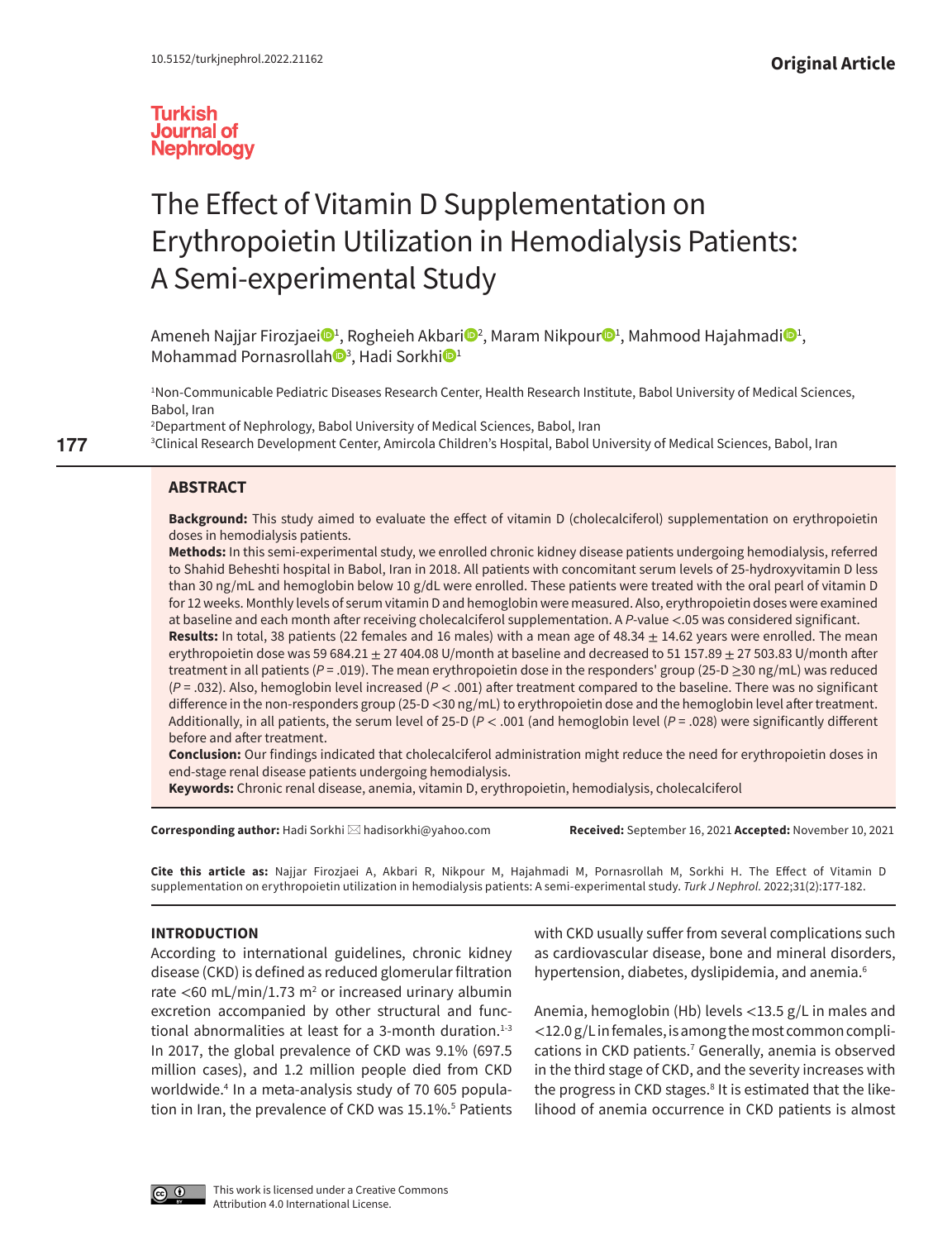2 times more than the general population.<sup>9</sup> Anemia can be associated with poor prognosis, decreased quality of life, increased incidences of cardiopulmonary diseases, and a higher mortality rate in CKD patients.<sup>10-12</sup> According to the Kidney Disease: Improving Global Outcomes guideline, to avoid repeated blood transfusion, anemia must be treated by erythrocyte stimulation agents (ESA) and iron supplements if associated with iron deficiency.[13](#page-4-11) Another complication among CKD patients is vitamin D deficiency.<sup>14</sup> Some studies reported that patients' anemia improves with increment in serum vitamin D levels.<sup>[15](#page-4-13)</sup>

**178** than 60% of patients with CKD and glomerular filtration rate Vitamin D (25-OH vitamin D) is converted to active form (1,25-dihydroxy vitamin D) by  $1\alpha$ -hydroxylase in renal parenchymal tissues.[16](#page-5-0) There are renal damages and functional tissues loss in patients with CKD<sup>16</sup> leading to low levels of renal  $1\alpha$ -hydroxylase and 1,25-dihydroxy vitamin D.<sup>[16](#page-5-0)</sup> Thus, the serum level of vitamin D may be low in CKD patients.<sup>17</sup> More  $<$ 30 mL/min/1.73 m<sup>[2](#page-4-0)</sup> have a low vitamin D level.<sup>18</sup> Therefore, the treatment by active vitamin D (1,25-dihydrocholychalciferol) is necessary for patients with end-stage renal disease (ESRD). Although bone metabolism is a major effect of vitamin D, most body tissues have vitamin D receptors. Vitamin D has other functions such as erythroid precursor proliferation, angiogenesis, production and stimulation of cellular matura-tion, and regulation of the immune response.<sup>[19,](#page-5-3)20</sup> Recent studies have shown that vitamin D deficiency is associated with low Hb levels and increased resistance response to ESA. The serum hepcidin level significantly decreased after treatment by ergocalciferol (ERGO) and was raised as a response to ESA[.20](#page-5-4)[-22](#page-5-5)

Most CKD patients undergoing hemodialysis require erythropoietin (EPO) supplementation (an expensive drug) to maintain their serum Hb between 11 and 12  $g/L^{23}$  Previous studies have evaluated the impact of vitamin D administration on EPO utilization in CKD patients. Some of these studies have shown that such intervention reduces EPO utilization,<sup>[23,](#page-5-6)24</sup> while others have not confirmed the reduction.<sup>25</sup> Due to discrepancies in the findings of the studies and the paucity of clinical data in this field, the present study was designed to examine the effect of vitamin D supplementation on EPO doses in hemodialysis patients.

# **MAIN POINT**

- Hemodialysis patients have usually vitamin D deficiency and anemia.
- Vitamin D supplementation and increased serum level of vitamin D by cholecalciferol to more than 30gr/mL can increase the hemoglobin level.
- So the need for erythropoietin for the correctional of anemia decreased and the cost of drugs for an increase of hemoglobin decreased.

## **METHODS**

# **Study Design and Participant**

This semi-experimental (without control group) study was carried out on 38 hemodialysis patients (57.8% male and 42.2% female), with a mean age of 48.3  $\pm$  14.6 years, referred to the hemodialysis ward of Shahid Beheshti hospital in Babol, Iran in 2018. Demographic and clinical information was collected using the medical records and file reviews. The following information was extracted: age, sex, vitamin D level, iron, ferritin, transferrin and iron-binding capacity (TIBC), calcium, alkaline phosphorus and phosphatase, and the doses of consumption drugs (EPO and iron).

# **Sampling and Eligibility Criteria**

Method sampling was census and according to eligibility criteria. Inclusion criteria were: all ESRD patients with regular (2-3 times a week) hemodialysis, EPO administration at least during the past 6 months, Hb level less than 10 g/dL, serum vitamin D level below 30 ng/mL, serum phosphorus level less than 6.5 mg/dL, modified serum calcium level less than 10.5 mg/dL, and patients without liver diseases. Samples were excluded if they underwent a kidney transplant or their treatment was incomplete within 12 weeks.

# **Intervention**

In this study, participants were adults more than 20 years old. They were followed every 4 weeks for a period of 12 weeks. Patients with serum vitamin D levels less than 10 ng/mL were prescribed pearl of vitamin D 50 000 IU/week for 6 weeks and 1000 IU daily for another 6 weeks. Also, patients with serum vitamin D levels between 10 and 30 ng/mL were treated with the pearl of vitamin D 1000 IU daily doses for 12 weeks. This treatment protocol was obtained from previous studies.<sup>26,[27](#page-5-10)</sup> According to the Hb level, all patients were treated with EPO at doses of 2000, 4000, or 10000 IU 2-3 times per week at the beginning of the study. If Hb level surpassed 11 g/L, EPO dosage was reduced to 25% of the previous dose to prevent polycythemia or hypertension. Erythropoietin was produced by Pooyesh Darou Pharmaceutical Company, Tehran, Iran.

# **Evolution of Laboratory Parameters**

Serum vitamin D and Hb levels were monitored every 4 weeks to 12 weeks. Vitamin D (25-OH-Vitamin D) level was assessed by the enzyme-linked immunosorbent assay (ELISA) method from 2 cc blood by Ideal Tashkhis kit. Additionally, serum levels of iron, ferritin, TIBC, calcium, phosphorus, alkaline phosphatase, and albumin were monitored monthly. Ferritin level was checked by the ELISA method (Pishtaz Teb, Iran). Transferrin and iron-binding capacity, phosphorus, and albumin levels were measured using an auto-analyzer and Pars Azmun kit. Alkaline phosphatase and calcium levels were checked by using an auto analyzer and Man kit. All tests were done in Shahid Beheshti Hospital laboratories.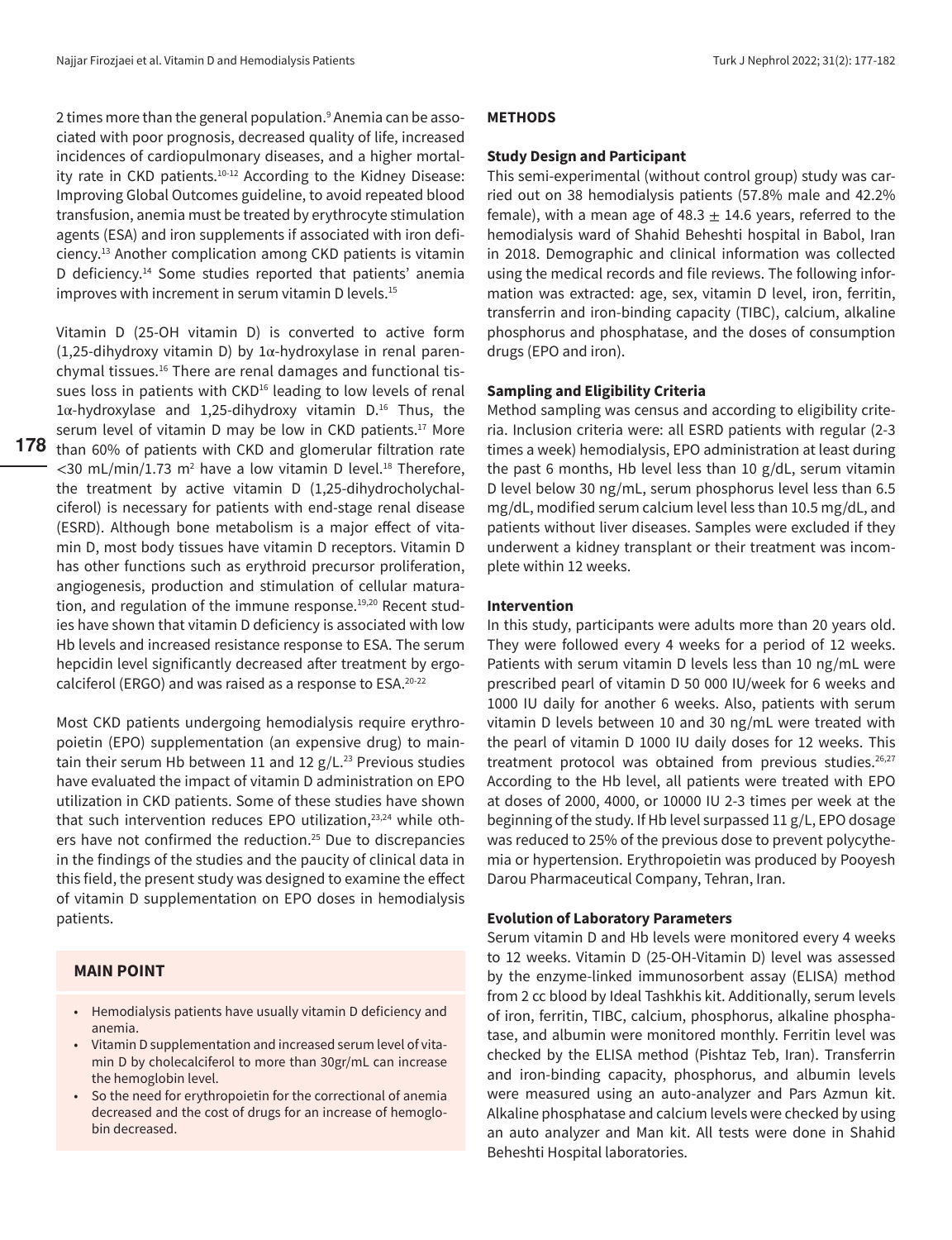### **Statistical Analysis**

Data were statistically analyzed by SPSS version 22.0 (IBM Corp., Armonk, NY, USA). Categorical (sex) and continuous variables (age and laboratory parameters) were assessed by frequency (percentages) and mean  $\pm$  standard deviation, respectively. The doses of drug consumption (i.e., vitamins D, EPO, and iron) and laboratory results before and after treatment were compared using the paired sample *t*-test. A *P*-value <.05 was considered a statistically significant test.

## **Ethics Approval**

The Ethics Committee of Babol University of Medical Sciences, Babol, Iran approved this study (approval no. MUBABOL HRI. REC. 1397. 244). The objectives of the study were explained to all patients and their informed consent was obtained.

### **RESULTS**

Preliminary results indicated that after initial inspections, 55 patients met inclusion criteria (initially there were 180 patients). During the follow-up, 16 patients were excluded for reasons such as transferring to another center and kidney transplantation. Finally, 38 patients were enrolled in this study (Figure 1).

Among the selected patients, the most common causes of renal failure were hypertension (49%) and diabetes (28%), respectively. The finding of this study demonstrated that serum vitamin D levels of 23 (~59%), 9 (~23%), and 7 (~18%) patients were 20-30 mL/ng, 10-20 mL/ng, and <10 mL/ng, respectively. The mean baseline level of 25-OH-vitamin D was  $19.25 \pm 8$  ng/mL compared with a mean of 36.60  $\pm$  9.58 ng/mL after 3 months of ERGO supplementation (Mean Deviation (MD): 16.52, 95% CI: 12.92, 20.12; *P* < .001). This increase was seen in men and women; however, the difference was not significant. The mean Hb level for baseline was  $8.6 \pm 0.9$  g/L compared with a mean of 9.47  $\pm$  1.3 g/L after 3 months of treatment (MD: 0.48, 95% CI:



0.05, 0.91; *P* = .028). This increase was seen in men and women; however, the difference was not significant. The mean EPO dose was 59 684.21  $\pm$  27 404.08 U/month at baseline and decreased to 51 157.89  $\pm$  27 503.83 U/month after treatment in all patients (MD: −8526.31, 95%CI: −15 549.71, 1502.91; *P* = .019). This reduction was seen in men and women, but no significant difference was found between them. Additionally, the serum level of TIBC (MD: 17.10, 95%CI: −30.11, −4.09; *P* = .011), calcium (MD: 0.97, 95% CI: 0.55, 1.39; *P* < .001), alkaline phosphatase (MD: −56.88, 95% CI: −96.67, −17.05; *P* = .006), and albumin (MD: −0.54, 95% CI: −0.75, 0.34; *P* < .001) changed significantly after treatments. But the serum level of ferritin, phosphorus, and iron was not significantly changed after follow-up compared with baseline ([Table 1\)](#page-3-0).

**179** (25-OH-vitamin D <30 ng/mL) groups before and after 3 months The result of laboratory parameters and EPO dose in responders (25-OH-vitamin D ≥30 ng/mL) and non-responders of ERGO supplementation are presented in [Table 2.](#page-3-0) In the responders group, the mean EPO dose  $(5755.55 \pm 28302.39 \text{ vs.})$ 48 222.22 ± 26 125.92) significantly reduced (*P* = .032), while the Hb level (8.92  $\pm$  0.90 vs. 9.64  $\pm$  1.26) significantly increased (*P* < .001). In the non-responders group, the need for EPO dose  $(64 909.0909 \pm 25 571.29 \text{ vs. } 58 363.63 \pm 28 3072)$  decreased, and the serum Hb (9.06  $\pm$  1.26 vs. 9.14  $\pm$  0.78) increased after treatment compared to the baseline; however, there were no significant differences (*P* > .05).

Overall, the results of the study illustrated that the need for EPO after vitamin D consumption decreased in 23% of patients and increased in 10% of patients. Also, in 67% of patients, the need for EPO after vitamin D consumption did not change. However, the serum Hb levels in all patients increased.

## **DISCUSSION**

Our findings indicated that after treatment with cholecalciferol in ESRD patients, almost all studied patients experienced an increase in vitamin D and Hb levels, and the need for EPO was significantly reduced in almost 23% of patients. Moreover, the dose of EPO was considerably reduced in patients whose serum vitamin D levels reached 30 ng/mL or above after treatment with cholecalciferol. Consistent with our findings, Kumar et  $al<sup>24</sup>$  $al<sup>24</sup>$  $al<sup>24</sup>$ found that after 4 months of treatment with ERGO, the serum vitamin D level increased in 94% of patients, and 44% of them reached more than 30 ng/mL. In addition, they showed that in 57% of patients, the need for EPO doses was significantly reduced compared to baseline doses. Rianthavorn et al<sup>23</sup> conducted a case–control study with 20 patients under 18 years of age with a mean age of 9.3  $\pm$  5.3. They found that after 12 weeks of treatment with vitamin D (ERGO, 120-240 thousand units), the dose of EPO was significantly reduced in 10 patients. Moreover, the serum vitamin D level reached 30 ng/mL in 30% of patients.<sup>23</sup> Agarwal et al<sup>25</sup> showed that in 186 CKD patients who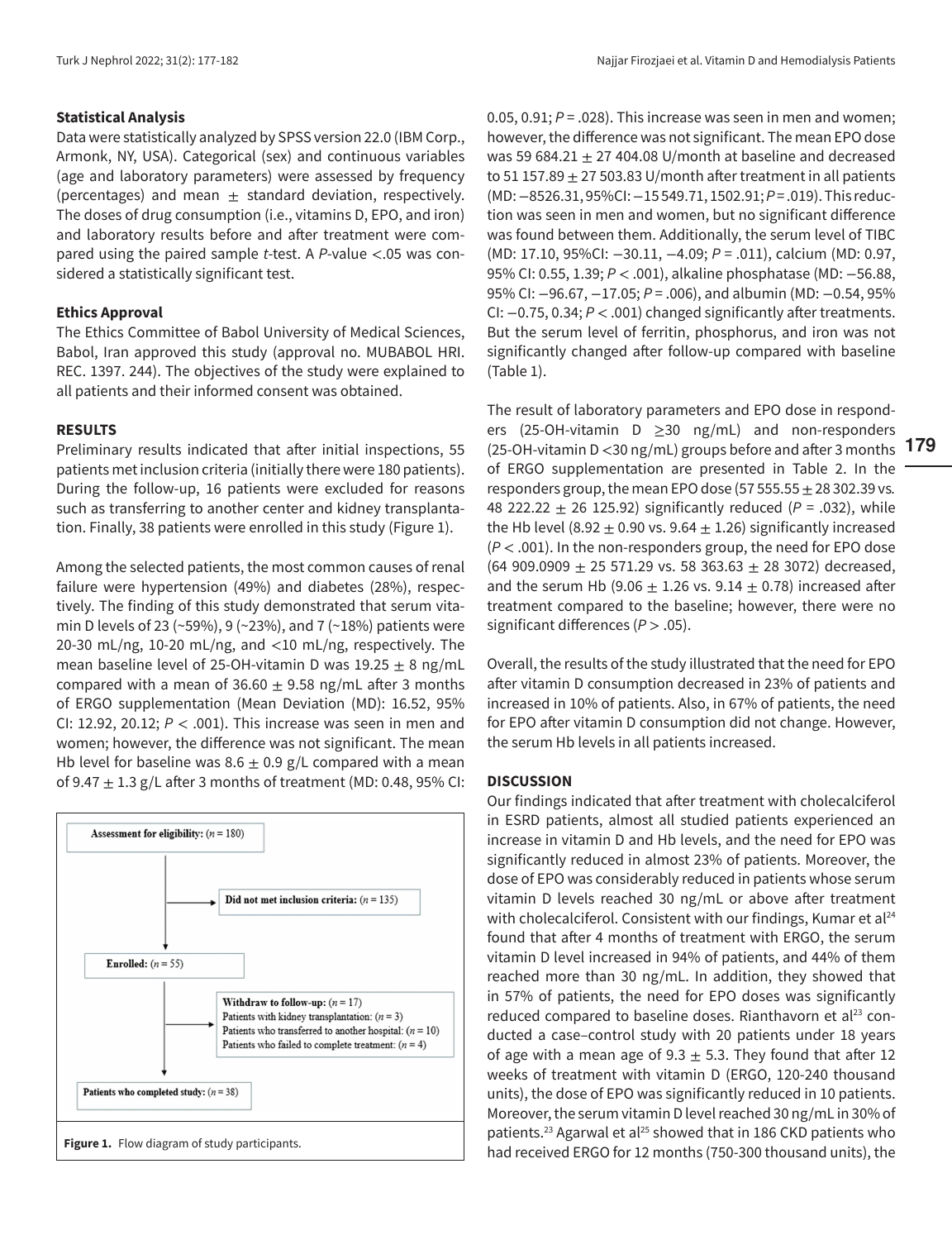**180**

<span id="page-3-0"></span>**Table 1.** Mean and Standard Deviation of Laboratory Parameters in Before and After 3 Months of Ergocalciferol Supplementation in Study Patient

|                         | <b>After Treatment</b>  | <b>Before Treatment</b>   |                        |                       |        |
|-------------------------|-------------------------|---------------------------|------------------------|-----------------------|--------|
| <b>Parameters</b>       | Mean $\pm$ SD           | Mean $\pm$ SD             | <b>Mean Difference</b> | 95% CI                | P      |
| Mean Hb $(g/L)$         | $9.47 \pm 1.3$          | $8.9 \pm 0.8$             | 0.48                   | 0.05, 0.91            | .028   |
| Mean Vitamin D (ng/mL)  | $35.78 \pm 9.58$        | $19.25 \pm 8.12$          | 16.52                  | 12.92, 20.12          | < .001 |
| Mean EPO dose (U/month) | $51157.89 \pm 27503.83$ | 59 684.21 $\pm$ 27 404.08 | $-8526.31$             | $-15549.71, -1502.91$ | .019   |
| Mean iron $(mg/dL)$     | $109.4 \pm 88.3$        | $97.8 \pm 76.5$           | 10.52                  | $-20, 34.55$          | .48    |
| Serum ferritin (ng/mL)  | $139.66 \pm 143$        | $142.55 \pm 153.5$        | $-2.88$                | $-40.25, 34.48$       | .85    |
| TIBC $(\mu g/dL)$       | $243.36 \pm 41.89$      | $260.47 \pm 48.41$        | $-17.10$               | $-30.11, -4.09$       | .011   |
| Calcium (mg/dL)         | $8.65 \pm 1.13$         | $7.68 \pm 0.72$           | 0.97                   | 0.55, 1.39            | < .001 |
| Phosphate (mg/dL)       | $5.33 \pm 1.5$          | $5.28 \pm 1.05$           | 0.076                  | $0.38, -0.43$         | .76    |
| ALP (unit/L)            | $352.84 \pm 232.9$      | $409.71 \pm 227.5$        | 56.88-                 | $-96.67, -17.05$      | .006   |
| Albumin $(g/dL)$        | $3.34 \pm 0.5$          | $3.89 + 0.3$              | $-0.54$                | $-0.75, -0.34$        | < .001 |

SD, standard deviation; Hb, hemoglobin; EPO, erythropoietin; TIBG, transferrin and iron-binding capacity; ALP, alkaline phosphatase.

| Table 2. Erythropoietin Dose and Laboratory Parameter in Responders and Non-responders Groups Before and After 3 Months of<br>Ergocalciferol Supplementation in Study Patients |                      |                         |                             |            |                      |      |  |  |  |  |
|--------------------------------------------------------------------------------------------------------------------------------------------------------------------------------|----------------------|-------------------------|-----------------------------|------------|----------------------|------|--|--|--|--|
|                                                                                                                                                                                |                      | <b>After Treatment</b>  | <b>Before Treatment</b>     |            |                      |      |  |  |  |  |
| <b>Parameters</b>                                                                                                                                                              | Group                | Mean $\pm$ SD           | Mean $\pm$ SD               | Mean Diff  | 95% CI               | P    |  |  |  |  |
| Mean Hb $(g/L)$                                                                                                                                                                | $25-D < 30$ ng/mL    | $9.14 \pm 0.78$         | $9.06 \pm 1.26$             | 0.081      | $-1.06, 0.89$        | .85  |  |  |  |  |
|                                                                                                                                                                                | $25-D \ge 30$ ng/mL  | $9.64 \pm 1.26$         | $8.92 \pm 0.91$             | 0.71       | 0.24, 1.18           | .005 |  |  |  |  |
| Mean EPO dose                                                                                                                                                                  | $25-D < 30$ ng/mL    | 58 363.63 $\pm$ 283072. | 64 909.0909 $\pm$ 25 571.29 | $-6545.45$ | $-2082.16, -8369.20$ | .35  |  |  |  |  |
| (U/month)                                                                                                                                                                      | $25-D \ge 30$ ng/mL  | $48222.22 \pm 26125.92$ | 57 555.55 $\pm$ 28 302.39   | $-9333.33$ | $-17797.83, -868.82$ | .032 |  |  |  |  |
| Mean iron (mg/dL)                                                                                                                                                              | $25-D < 30$ ng/mL    | $111.45 \pm 93.84$      | $91.54 + 88.13$             | 19.90      | $-51.20, 96.67$      | .61  |  |  |  |  |
|                                                                                                                                                                                | $25-D \geq 30$ ng/mL | $105.07 \pm 87.43$      | $98.37 \pm 73.74$           | 6.70       | 20.75, 39.12         | .65  |  |  |  |  |
| Serum ferritin (ng/mL)                                                                                                                                                         | $25-D < 30$ ng/mL    | $118.82 + 91.26$        | $132.0 + 95.94$             | $-13.18$   | $-94.81, 76.68$      | .76  |  |  |  |  |
|                                                                                                                                                                                | $25-D > 30$ ng/mL    | $148.16 \pm 160.66$     | $146.99 \pm 171.24$         | 1.17       | $-40.76, -41.19$     | .95  |  |  |  |  |
| TIBC $(\mu g/dL)$                                                                                                                                                              | $25-D < 30$ ng/mL    | $239.81 \pm 45.07$      | $259.63 \pm 55.11$          | $-16.81$   | $-0.9, 34.27$        | .11  |  |  |  |  |
|                                                                                                                                                                                | $25-D \geq 30$ ng/mL | $244.81 \pm 41.33$      | $262.03 \pm 46.46$          | $-17.22$   | $-34.27, -0.17$      | .048 |  |  |  |  |
| SD, standard deviation; Hb, hemoglobin; EPO, erythropoietin; TIBG, transferrin and iron-binding capacity; ALP, alkaline phosphatase.                                           |                      |                         |                             |            |                      |      |  |  |  |  |

serum vitamin D level had increased, while EPO dose did not decrease significantly.

In our study, 80% of CKD patients had low serum levels of vitamin D. Vitamin D supplementation depends on the amount of vitamin D prescribed, the type of vitamin D, and duration of the prescription.<sup>23-28</sup> Thus, the serum vitamin D level over 30 ng/mL (normal serum level) is considered appropriate as normal.[28](#page-5-11) Vitamin D and bone mineral hemostasis have essential functions in various human body organs such as bone marrow and kidneys.<sup>29</sup> Active vitamin D (1,25-di-hydrox ycholycalcipherol) stimulates the production of red blood cells in the bone marrow. In dialysis patients, a decrease or absence of  $1\alpha$ -hydroxylase enzyme activity is observed; however, this enzyme's activity may remain normal in extrarenal tissues.<sup>[23](#page-5-6),[25,](#page-5-8)[28](#page-5-11)[,29](#page-5-12)</sup> Dusso et al<sup>[30](#page-5-13)</sup> showed that the conversion of 25-hydroxy-vitamin D to 1,25-di-hydroxycholycalcipherol could also occur in the bone marrow. Thus, 25-hydroxyvitamin D can be used as a substrate for hydroxylase enzymes.<sup>30</sup> These findings indicate that patients with vitamin D deficiency consume only active vitamin D (1,25-di-hydroxycholycalcipherol) to treat mineral abnormality in CKD patients. The level of 1,25-dihydroxycholycalcipherol in bone marrow is insufficient to stimulate red blood cell production. Therefore, the administration of cholecalciferol to increase the storage of vitamin D in patients' body can improve erythropoiesis. Another mechanism of resistance to EPO is chronic inflammation in these patients, as vitamin D reduces resistance to EPO by its antiinflammatory effect.<sup>23</sup>

Our findings indicated that the mean monthly dose of EPO significantly decreased after cholecalciferol administration,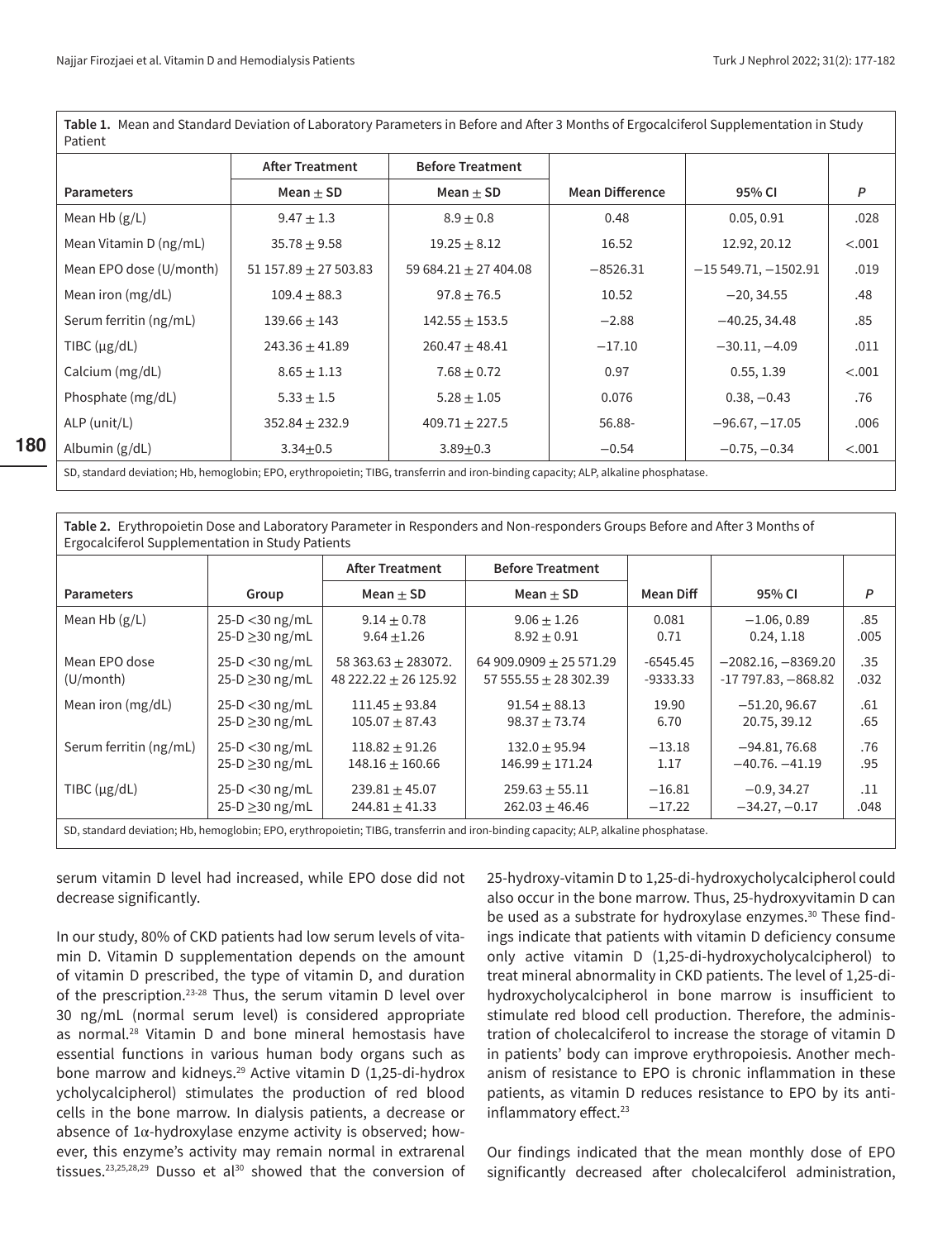especially when the serum vitamin D level reached 30 ng/mL. If the study duration was longer and serum vitamin D level had reached 30 ng/mL, it could have been expected to observe a decrease in the dose of EPO and an increase in serum Hb. Nand et al<sup>31</sup> indicated that after 4-month treatment with cholecalciferol, Hb level significantly increased in 50 adult patients. Moreover, serum vitamin D level raised in most patients to over 30 ng/mL with oral therapy. However, the result of EPO dose was different due to different durations of treatment and the type of oral vitamin D. Therefore, more studies are needed in the future.

The vitamin D and Hb levels were higher in men than women at the beginning of the study and after treatment. Although both genders had increments in serum levels of vitamin D and decrements in EPO doses, the changes were not significant. Rianthavorn et al $^{23}$  suggested that the gender of patients had no impact on the response to vitamin D supplementation. Other studies with more populations of patients are recommended to determine differences in both genders.

There were some limitations in this study. First, the number of patients was small that may reduce the reliability of findings. Follow-up of patients in this study was 12 weeks, and long-term administration of cholecalciferol probably can have a better effect on patients by increasing serum level of vitamin D to more than 30 ng/mL. Also, we could not measure the serum level of 1,25-dihydroxycholecalciferol during the study.

#### **CONCLUSION**

Many patients with CKD and ESRD have anemia. These patients are usually treated with EPO that is an expensive drug. Our findings indicated that when anemia is accompanied by vitamin D deficiency, the correction of serum level of vitamin D by cholecalciferol can increase serum Hb level leading to lower demands for EPO.

**Ethics Committee Approval:** Ethics committee approval was received for this study from the Babol University of Medical Sciences, Babol, Iran (Approval No: MUBABOL, HRI.REC. 1397. 244).

**Informed Consent:** Informed consent was obtained from the patients who participated in this study.

**Peer-review:** Externally peer-reviewed.

**Author Contributions:** Concept - R.A., H.S.; Design - A.N.F., R.A., H.S.; Supervision - A.N.F., R.A., H.S.; Materials - M.P.; Data Collection and/or Processing - A.N.F., M.H.; Analysis and/or Interpretation - M.N., M.H.; Literature Review - M.N., H.S.; Writing - M.N., H.S.; Critical Review - H.S.

**Acknowledgment:** We wish to thank Ali Rostami (Research Assistant Professor of Medical Parasitology) for her valuable response during preparation and review of this manuscript. Also we thank from Health Research Institute of Babol University of Medical Sciences that for paying for this study.

**Declaration of Interests:** The authors have declared that no competing interests exist.

**Funding:** None.

## **REFERENCES**

- <span id="page-4-1"></span>1. Levin A, Stevens PE, Bilous RW, et al. Kidney Disease: Improving Global Outcomes (KDIGO) CKD work group. KDIGO 2012 Clinical Practice Guideline for the evaluation and management of chronic kidney disease. *Kidney Int Suppl*. 2013;3(1):1-150.
- <span id="page-4-0"></span>2. Levey AS, De Jong PE, Coresh J, et al. The definition, classification, and prognosis of chronic kidney disease: a KDIGO Controversies Conference Report. *Kidney Int*. 2011;80(1):17-28. [\[CrossRef\]](https://doi.org/10.1038/ki.2010.483)
- <span id="page-4-2"></span>3. Eckardt KU, Berns JS, Rocco MV, Kasiske BL. Definition and classification of CKD: the debate should be about patient prognosis - a position statement from KDOQI and KDIGO. *Am J Kidney Dis*. 2009;53(6):915-920. [\[CrossRef\]](https://doi.org/10.1053/j.ajkd.2009.04.001)
- <span id="page-4-3"></span>**181** Global, regional, and national incidence, prevalence, and years 4. James SL, Abate D, Abate KH, Abay SM, Abbafati C, Abbasi N. lived with disability for 354 diseases and injuries for 195 countries and territories, 1990-2017: a systematic analysis for the Global Burden of Disease Study 2017. *Lancet*. 2018;392(10159):1789- 1858. [\[CrossRef\]](https://doi.org/10.1016/S0140-6736(18)32279-7)
- <span id="page-4-4"></span>5. Bouya S, Balouchi A, Rafiemanesh H, Hesaraki M. Prevalence of chronic kidney disease in Iranian general population: a meta‐ analysis and systematic review. *Ther Apher Dial*. 2018;22(6):594- 599. [\[CrossRef\]](https://doi.org/10.1111/1744-9987.12716)
- <span id="page-4-5"></span>6. Yang M, Fox CH, Vassalotti J, Choi M. Complications of progression of CKD. *Adv Chronic Kidney Dis*. 2011;18(6):400-405. [\[CrossRef\]](https://doi.org/10.1053/j.ackd.2011.10.001)
- <span id="page-4-6"></span>7. Astor BC, Muntner P, Levin A, Eustace JA, Coresh J. Association of kidney function with anemia: the Third National Health and Nutrition Examination Survey (1988-1994). *Arch Intern Med*. 2002;162(12):1401-1408. [\[CrossRef\]](https://doi.org/10.1001/archinte.162.12.1401)
- <span id="page-4-7"></span>8. Mikhail A, Brown C, Williams JA, et al. Renal association clinical practice guideline on anaemia of chronic kidney disease. *BMC Nephrol*. 2017;18(1):345. [\[CrossRef\]](https://doi.org/10.1186/s12882-017-0688-1)
- <span id="page-4-8"></span>9. Stauffer ME, Fan T. Prevalence of anemia in chronic kidney disease in the United States. *PLoS ONE*. 2014;9(1):e84943. [\[CrossRef\]](https://doi.org/10.1371/journal.pone.0084943)
- <span id="page-4-9"></span>10. Lefebvre P, Vekeman F, Sarokhan B, Enny C, Provenzano R, Cremieux PY. Relationship between Hb level and quality of life in anemic patients with chronic kidney disease receiving epoetin alfa. *Curr Med Res Opin*. 2006;22(10):1929-1937. [\[CrossRef\]](https://doi.org/10.1185/030079906X132541)
- 11. Locatelli F, Pisoni RL, Combe C, et al. Anaemia in haemodialysis patients of five European countries: association with morbidity and mortality in the Dialysis Outcomes and Practice Patterns Study (DOPPS). *Nephrol Dial Transplant*. 2004;19(1):121-132. [\[CrossRef\]](https://doi.org/10.1093/ndt/gfg458)
- <span id="page-4-10"></span>12. Ataei N, Hosseini M, Baikpour M, et al. Etiology and outcome of chronic kidney disease in Iranian children. *Int J Pediatr*. 2016;4(7):2105-2112.
- <span id="page-4-11"></span>13. Chapter 1: Diagnosis and evaluation of anemia in CKD. *Kidney Int Suppl (2011)*. 2012;2(4):288-291.
- <span id="page-4-12"></span>14. Obi Y, Hamano T, Isaka Y. Prevalence and prognostic implications of vitamin D deficiency in chronic kidney disease. *Dis Markers*. 2015;2015:868961. [\[CrossRef\]](https://doi.org/10.1155/2015/868961)
- <span id="page-4-13"></span>15. Saab G, Young DO, Gincherman Y, Giles K, Norwood K, Coyne DW. Prevalence of vitamin D deficiency and the safety and effectiveness of monthly ergocalciferol in hemodialysis patients. *Nephron Clin Pract*. 2007;105(3):c132-c138. [\[CrossRef\]](https://doi.org/10.1159/000098645)